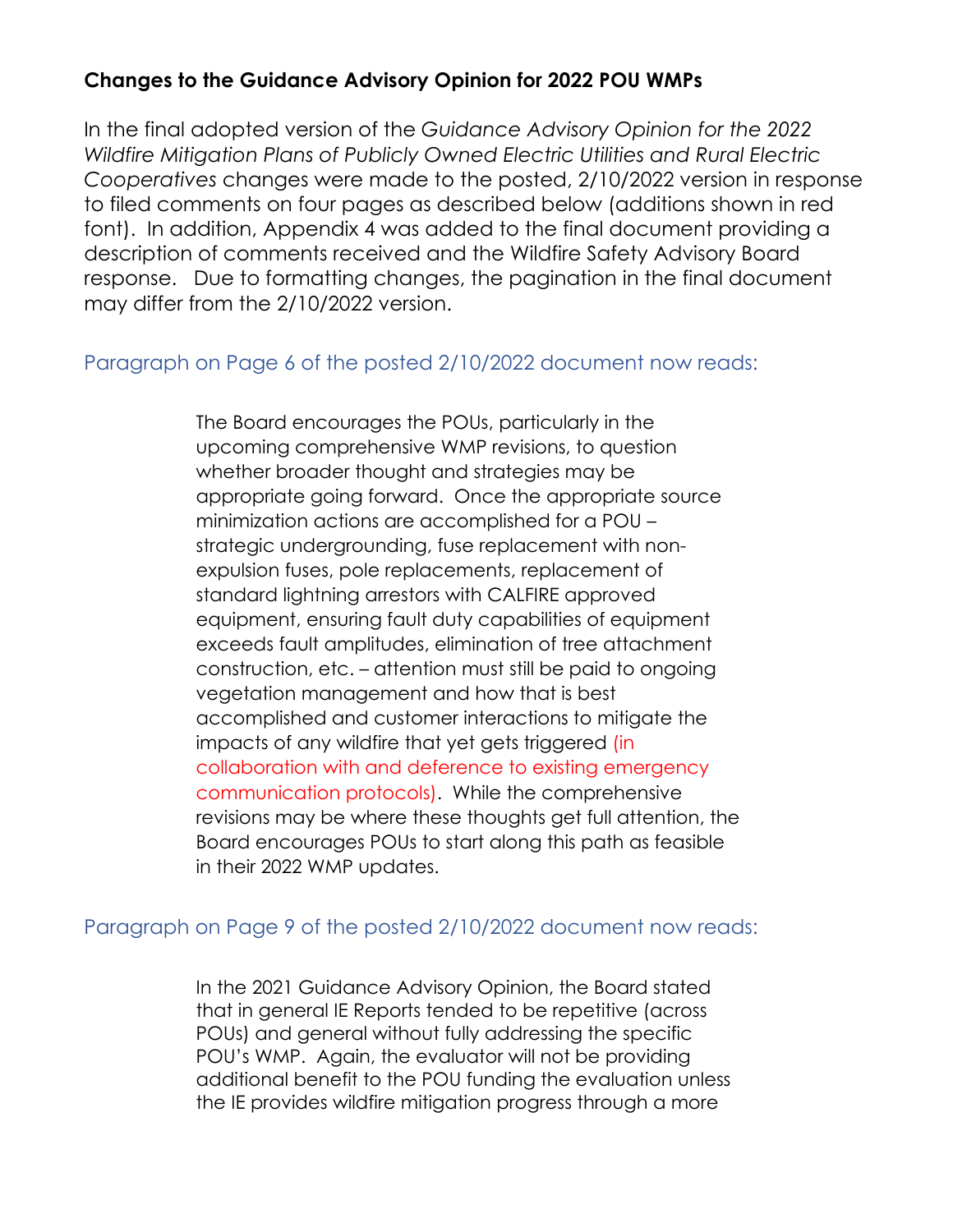robust analysis of each POUs specific plan. The Board believes it is beneficial, for review and wildfire mitigation progress, for IE Reports to address comparison to industry standards that are relevant and applicable to POUs and to made recommendations on how the POU should improve its WMP to robustly meet its statutory obligations. In future WMPs, and in particular for the upcoming comprehensive revisions, the Board recommends IEs perform a robust evaluation of the contents and substance of the POU's WMP, in comparison to relevant industry standards, and provides useful recommendations for wildfire mitigation Improvements where applicable.

#### Paragraph on Page 15 in posted 2/10/2022 document now reads:

In a few cases the POUs indicated in 2021 WMPs that backup power existed to some extent for their customers, either through internal or nearby generation sources partially owned or controlled by the POU or by memorandums of understanding for generation to be provided as backup for an IOU PSPS cutoff by a local private generation facility. In general, the POUs have indicated that vital services and businesses have available backup generation on-site that is not owned by, supplied by, or controlled by the POU. The Board encourages additional attention to backup supplies, and coordination of those, in future WMPs for purposes of resiliency and wildfire recovery efforts, in addition to PSPS mitigation. Most existing backup generation is likely dieselfired; examination of newer resiliency options like battery storage (as other utilities are doing) is encouraged for environmental and long-term resiliency reasons. While wildfire planning and mitigation efforts will generally affect broader utility resource planning, the Board is not asking POUs to engage in resource planning within WMPs. Rather, the Board wants to better understand the broader picture of resource availability and alternatives solely in the wildfire context.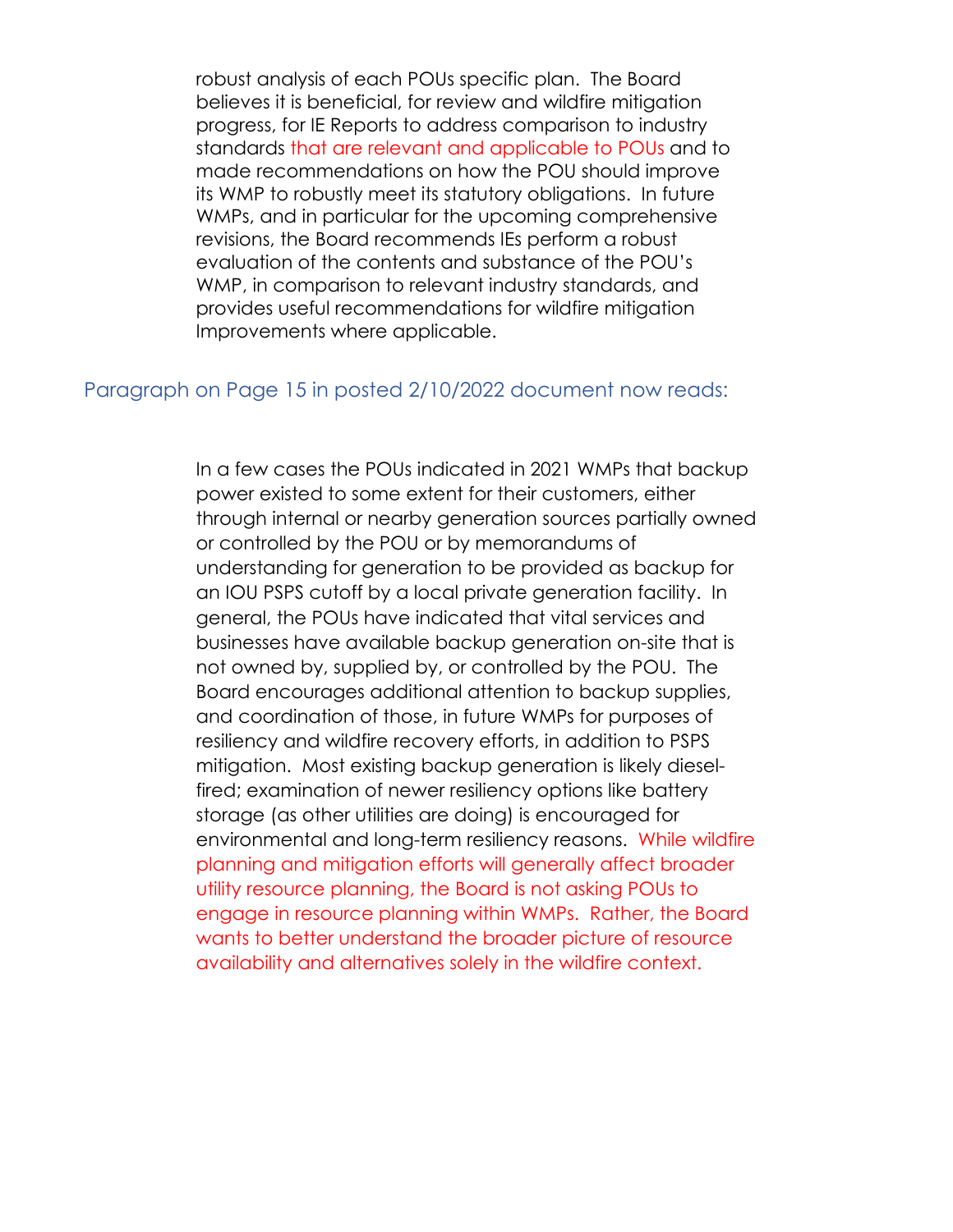

## **APPENDIX 4**

# **Comment-Response Table for 2022 POU Guidance Advisory Opinion**

| <b>Commenting</b><br><b>Entity</b> | <b>Comment</b>                                                                                                                                                                                                                                                                              | <b>WSAB Comment Response</b>                                                                                                                                                                                                                                                                                                                      |
|------------------------------------|---------------------------------------------------------------------------------------------------------------------------------------------------------------------------------------------------------------------------------------------------------------------------------------------|---------------------------------------------------------------------------------------------------------------------------------------------------------------------------------------------------------------------------------------------------------------------------------------------------------------------------------------------------|
| Anaheim                            | Notes that Board<br>document seeks to<br>learn of progress in<br>Anaheim's mitigation<br>plans; promises to<br>provide updates in 2022<br>WMP.<br><b>Agree with Board</b><br>comment that WMP<br>information should be<br>clear on website to<br>allow easy public<br>tracking of progress. | The Board appreciates Anaheim's<br>$\bullet$<br>recognition of the request and<br>promise to include material in their<br>2022 WMP. No change to<br>document.<br>The Board appreciates Anaheim's<br>$\bullet$<br>recognition of the Board's request<br>and updating of the web site in<br>response to add WMP material.<br>No change to document. |
| <b>Burbank</b>                     | Agrees with Joint<br><b>Association comments</b><br>Will continue to review<br>recommendations and<br>incorporate where<br>appropriate in future<br>WMPs.                                                                                                                                   | The Board appreciates the<br>$\bullet$<br>agreement with JA comments. No<br>change to document.<br>The Board appreciates Burbank's<br>$\bullet$<br>promise to reflect where<br>appropriate changes in future<br>WMPs. No change to document.                                                                                                      |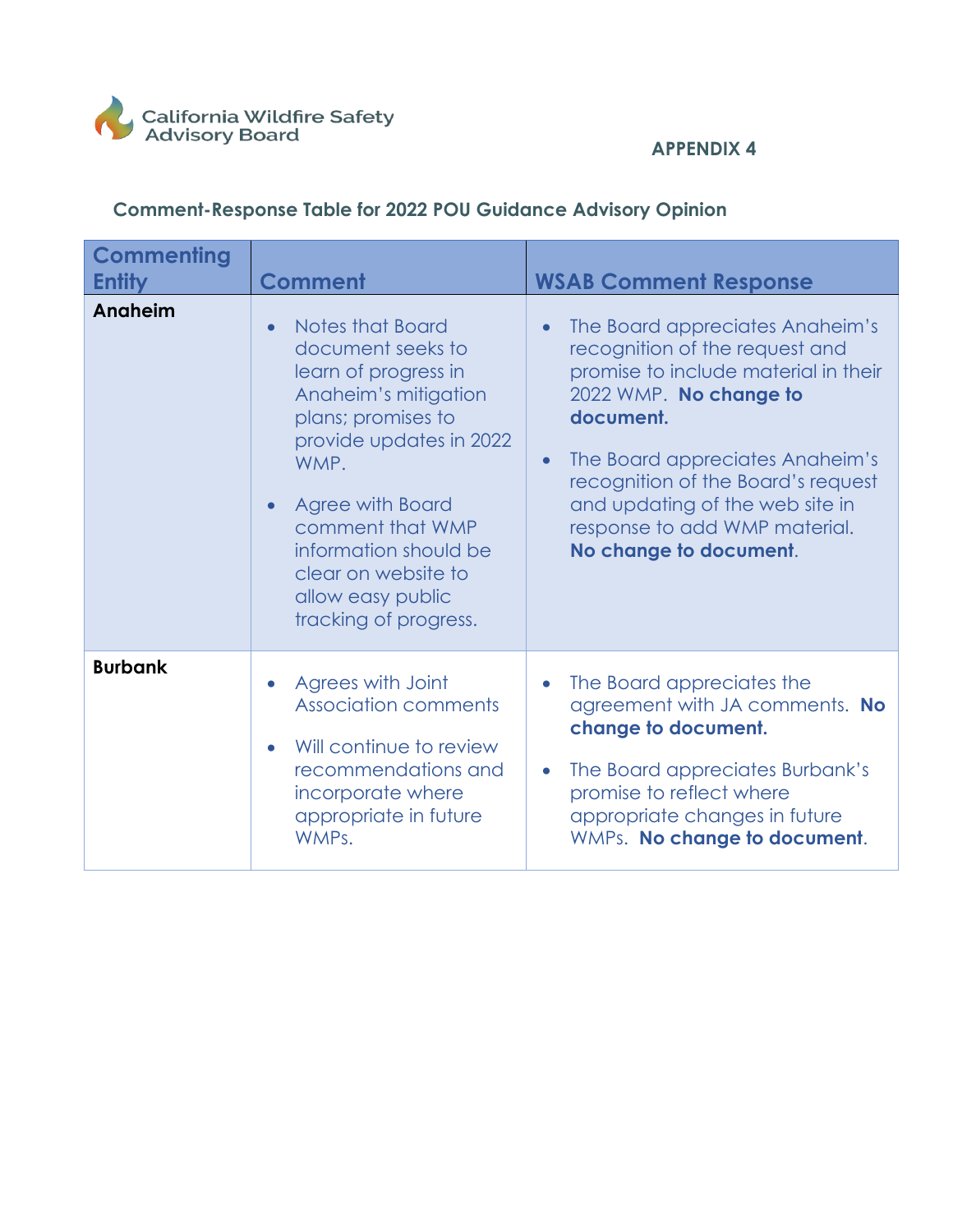| <b>Joint</b><br><b>Associations</b> | Development and<br>$\bullet$<br>adoption timing for<br>WMPs may prevent<br>some POUs from<br>incorporating guidance<br>in 2022; may be<br>postponed to 2023<br>WMPs.<br>WMPs are not the<br>proper forum for<br>describing or<br>developing emergency<br>communication<br>protocols.                  | The Board has indicated<br>understanding of the timing issue<br>given the varying timeframes for<br>POU development and adoption<br>of 2022 WMPs, and potential for<br>inclusion in 2023 WMPs. No change<br>to document.<br>The Board understands and agrees<br>$\bullet$<br>that emergency communications<br>are best left to the emergency<br>structures in place. The Board only<br>wishes to understand better the<br>utility role in those instances,<br>particularly with respect to power<br>shutoffs to their customers.<br><b>Document clarified to</b><br>acknowledge primacy of standard<br>emergency communications. |
|-------------------------------------|-------------------------------------------------------------------------------------------------------------------------------------------------------------------------------------------------------------------------------------------------------------------------------------------------------|----------------------------------------------------------------------------------------------------------------------------------------------------------------------------------------------------------------------------------------------------------------------------------------------------------------------------------------------------------------------------------------------------------------------------------------------------------------------------------------------------------------------------------------------------------------------------------------------------------------------------------|
|                                     | Resource adequacy is<br>not a topic that the<br><b>WMPs should address</b><br>and is not the typical<br>expertise of WSAB<br>members.                                                                                                                                                                 | The Board is not attempting to<br>engage in resource adequacy or<br>integrated resource planning but<br>wishes to understand how POUs<br>think about and plan for the<br>impact on customers, and<br>potential risks, when a wildfire<br>causes loss of power or a PSPS<br><b>occurs.</b> Document clarified to<br>indicate that the Board is not<br>requesting resource planning<br>within WMPs.                                                                                                                                                                                                                                |
|                                     | POUs have discretion in<br>choice of Independent<br>Evaluators and those<br>entities serve a different<br>function for POUs than<br>for IOUs. Hence, an<br>entity on the OEIS list of<br>certified evaluators is<br>not necessarily best and<br>the list itself is small and<br>potentially limiting. | The Board agrees that POUs have<br>discretion and that the OEIS list<br>may not provide sufficient<br>alternatives for POU IEs.<br>Nevertheless, the Board<br>encourages robust Independent<br>Evaluation Reports that cover the<br>issues of utility interaction with<br>wildfires. The Board is unsure that<br>all local fire departments have this<br>expertise, so continues to<br>encourage augmentation of POU                                                                                                                                                                                                             |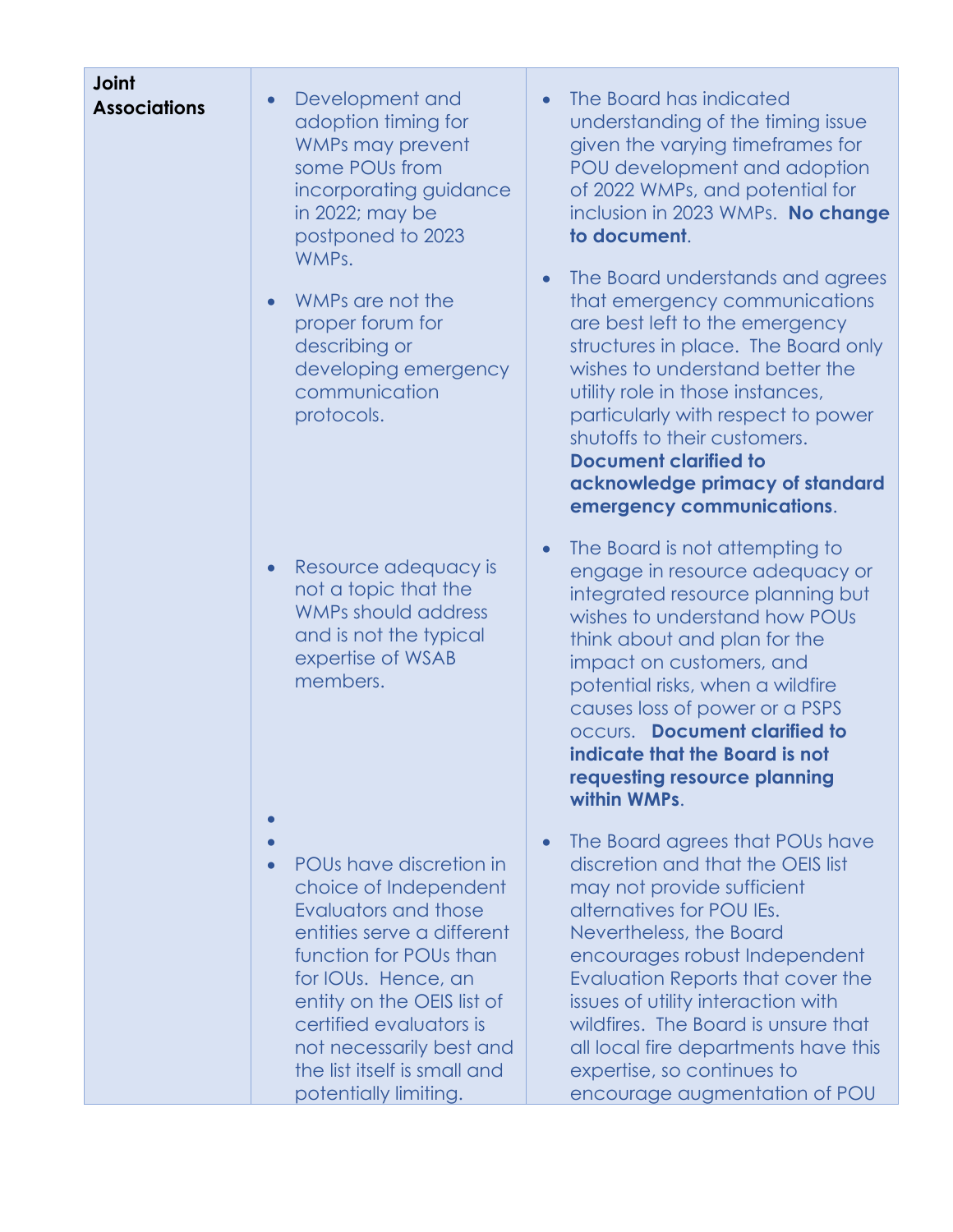| <b>Commenting</b><br><b>Entity</b> | <b>Comment</b>                                                                                                                                                                                                                                                                                                          | <b>WSAB Comment Response</b>                                                                                                                                                                                                                                                                                                                                                                                                                                                                                                                                                                                                                                                                                                                             |
|------------------------------------|-------------------------------------------------------------------------------------------------------------------------------------------------------------------------------------------------------------------------------------------------------------------------------------------------------------------------|----------------------------------------------------------------------------------------------------------------------------------------------------------------------------------------------------------------------------------------------------------------------------------------------------------------------------------------------------------------------------------------------------------------------------------------------------------------------------------------------------------------------------------------------------------------------------------------------------------------------------------------------------------------------------------------------------------------------------------------------------------|
|                                    | Local fire<br>chiefs/departments may<br>have the best expertise<br>to evaluate.<br>Where a POU has not<br>$\bullet$<br>adopted a PSPS<br>protocol or developed<br>plans to order PSPS<br>events battery backup<br>systems are not within<br>the scope of a WMP<br>and should not be a<br>required element of an<br>WMP. | IE efforts relying on these entities.<br><b>No change to Document.</b><br>The Board agrees that there are<br>$\bullet$<br>many reasons for customer<br>installation of battery backup<br>systems that are unrelated to<br>wildfires or PSPS events.<br>Nevertheless, within WMPs the<br><b>Board wishes to understand</b><br>whether a POU has plans to<br>develop, encourage, or rely on<br>backup generation (not just<br>batteries on-site) in wildfire<br>conditions. Wildfire risks can be<br>avoided or exacerbated in power<br>shutoff situations, and the Board<br>encourages POUs to consider<br>these questions in their WMPs. PSPS<br>events in neighboring utilities<br>should also be part of the picture.<br><b>No change to Document.</b> |
|                                    | Transparency should be<br>balanced against clarity<br>and customer<br>confusion. Only the<br>most current WMPs<br>should be easily<br>accessible on POU<br>websites. The Board<br>could use redline<br>documents to track<br>progress.                                                                                  | The Board agrees that the most<br>$\bullet$<br>current WMP is the most important<br>to feature on a POU website and<br>that redline information to the<br>Board helps focus review. The<br>Board disagrees that including links<br>to older WMPs or to supplemental<br>filings is potentially confusing to<br>customers if described well. A<br>POUs customers should have the<br>option of tracking progress even<br>more so than the Board if they so<br>are inclined. No change to<br>Document.<br>The Board agrees that POUs have<br>$\bullet$<br>differential resources to bring to<br>bear in the fire science arena.<br>Nevertheless, the Board believes                                                                                          |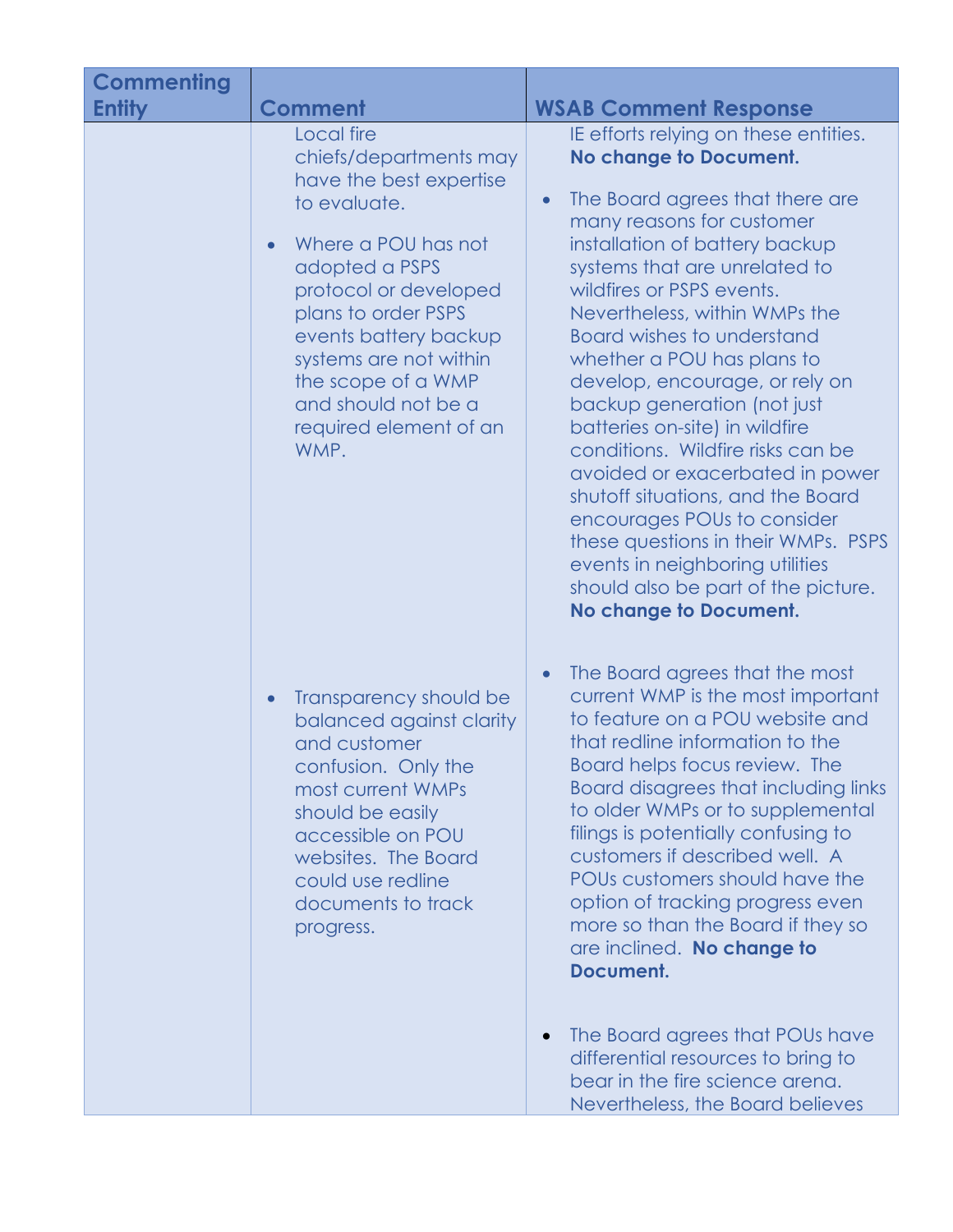| <b>Commenting</b><br><b>Entity</b> | <b>Comment</b>                                                                                                                                                                                                                                                         | <b>WSAB Comment Response</b>                                                                                                                                                                                                                    |
|------------------------------------|------------------------------------------------------------------------------------------------------------------------------------------------------------------------------------------------------------------------------------------------------------------------|-------------------------------------------------------------------------------------------------------------------------------------------------------------------------------------------------------------------------------------------------|
|                                    | POUs, particularly<br>smaller POUs, are not fire<br>scientists nor do they<br>have the resources<br>generally to employ<br>technical experts in<br>these areas. POUs<br>would welcome<br>organized expertise<br>here from the Board or<br>in webinars or<br>workshops. | that fire and climate science<br>expertise is highly important and<br>increasing in importance. The<br>Board is happy to work with the<br>POU community to better inform<br>and distribute fire science<br>expertise. No change to<br>Document. |
| <b>LADWP</b>                       | <b>IOUs and POUs differ</b><br>greatly and so benefit<br>from evaluation to<br>differing appropriate<br>standards. When<br>referring to IEs, please<br>add " that are<br>relevant and applicable<br>to [POUs] after the<br>words " industry<br>standards "             | The Board understands the<br>$\bullet$<br>significant differences that exist<br>amongst POUs and between the<br>POUs and IOUs in general. Phrase<br>added to reflect POU-relevant<br>standards.                                                 |